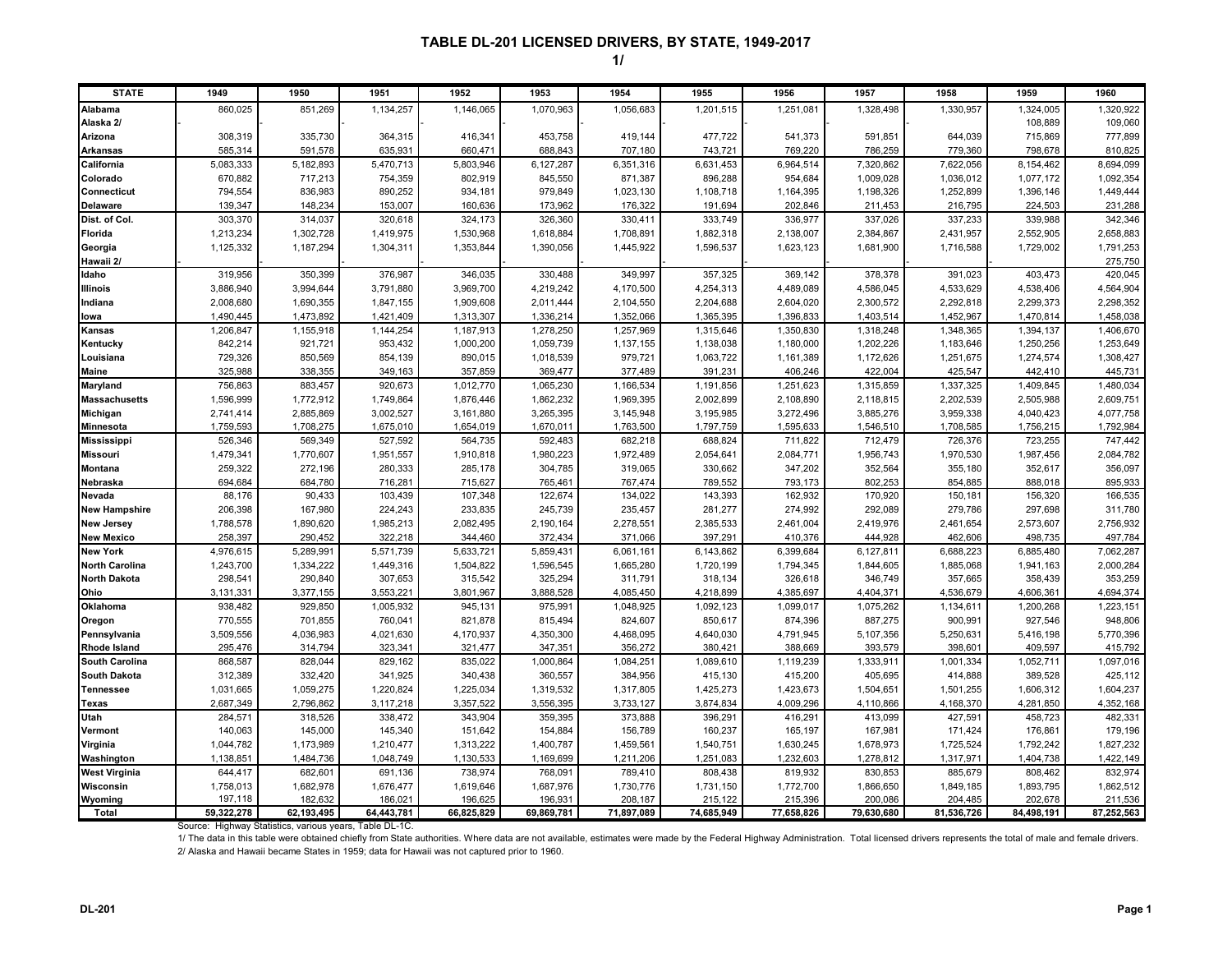| <b>STATE</b>                 | 1961                 | 1962                 | 1963                 | 1964                 | 1965                 | 1966                 | 1967                 | 1968                 | 1969                 | 1970                 | 1971                 |
|------------------------------|----------------------|----------------------|----------------------|----------------------|----------------------|----------------------|----------------------|----------------------|----------------------|----------------------|----------------------|
| Alabama                      | 1,329,688            | 1,391,528            | 1,478,420            | 1,582,565            | 1,689,539            | 1,554,168            | 1,598,288            | 1,613,522            | 1,686,942            | 1,740,279            | 1,800,717            |
| Alaska 2/                    | 104,868              | 96,825               | 103,869              | 111,616              | 119,338              | 107,446              | 114,563              | 128,429              | 135,194              | 141,317              | 146,572              |
| Arizona                      | 830,741              | 872,419              | 895,299              | 906,878              | 907,739              | 941,107              | 964,336              | 1,003,749            | 1,045,034            | 1,124,207            | 1,172,814            |
| <b>Arkansas</b>              | 818,530              | 842,703              | 880,526              | 918,355              | 948,532              | 982,862              | 1,012,907            | 1,051,218            | 1,034,821            | 1,057,874            | 1,081,045            |
| California                   | 9,172,640            | 8,541,854            | 9,053,189            | 9,516,910            | 9,916,119            | 10,356,079           | 10,688,074           | 11,324,141           | 11,425,000           | 11,646,000           | 12,130,000           |
| Colorado                     | 1,120,544            | 1,159,561            | 1,156,167            | 1,092,661            | 1,122,925            | 1,227,440            | 1,261,386            | 1,260,787            | 1,332,537            | 1,379,460            | 1,475,154            |
| Connecticut                  | 1,505,663            | 1,552,438            | 1,482,600            | 1,666,103            | 1,766,070            | 1,842,596            | 1,897,875            | 1,982,948            | 1,709,530            | 1,724,174            | 1,760,286            |
| <b>Delaware</b>              | 246,512              | 250,966              | 265,401              | 258,668              | 276,418              | 285,993              | 295,086              | 311,693              | 308,475              | 326,941              | 339,608              |
| Dist. of Col.                | 344,767              | 347,539              | 347,193              | 349,619              | 343,782              | 343,646              | 343,549              | 343,366              | 346,454              | 339,272              | 345,151              |
| Florida                      | 2,755,703            | 2,919,457            | 3,073,245            | 2,976,004            | 3,091,863            | 3,237,123            | 3,335,861            | 3,424,776            | 3,613,764            | 3,994,024            | 4,083,846            |
| Georgia                      | 1,846,208            | 1,975,460            | 2,102,442            | 2,032,902            | 2,182,527            | 2,208,192            | 2,152,911            | 2,279,084            | 2,470,003            | 2,709,823            | 2,731,046            |
| Hawaii 2/                    | 291,179              | 303,422              | 319,010              | 336,659              | 362,300              | 379,600              | 392,800              | 374,616              | 462,502              | 501,179              | 523,935              |
| Idaho                        | 400,505              | 394,169              | 402,143              | 413,089              | 427,291              | 419,562              | 429,233              | 473,323              | 473,704              | 484,465              | 501,100              |
| Illinois                     | 4,585,638            | 4,647,242            | 5,228,632            | 5,441,669            | 5,596,806            | 5,820,736            | 5,801,527            | 5,971,676            | 5,689,165            | 5,752,361            | 5,903,167            |
| Indiana                      | 2,395,947            | 2,453,097            | 2,499,735            | 2,543,110            | 2,685,940            | 2,752,313            | 2,661,091            | 2,572,598            | 2,840,439            | 2,699,127            | 2,803,665            |
| lowa                         | 1,470,674            | 1,476,392            | 1,474,980            | 1,498,703            | 1,517,455            | 1,552,569            | 1,584,015            | 1,597,635            | 1,632,757            | 1,678,262            | 1,688,591            |
| Kansas                       | 1,416,000            | 1,291,960            | 1,324,862            | 1,361,274            | 1,355,147            | 1,363,697            | 1,409,730            | 1,395,788            | 1,436,194            | 1,453,075            | 1,495,889            |
| Kentucky                     | 1,280,113            | 1,334,964            | 1,401,459            | 1,472,108            | 1,353,027            | 1,382,505            | 1,441,985            | 1,476,588            | 1,571,788            | 1,609,191            | 1,626,355            |
| Louisiana                    | 1,321,035            | 1,362,622            | 1,358,046            | 1,463,826            | 1,537,304            | 1,594,848            | 1,621,822            | 1,676,969            | 1,723,203            | 1,781,620            | 1,812,868            |
| Maine                        | 454,065              | 456,549              | 463,465              | 464,258              | 505,229              | 474,068              | 484,748              | 490,659              | 496,633              | 513,388              | 539,720              |
| Maryland                     | 1,455,539            | 1,531,296            | 1,613,746            | 1,567,088            | 1,639,057            | 1,792,524            | 1,867,273            | 1,925,204            | 2,015,964            | 2,054,453            | 2,072,636            |
| <b>Massachusetts</b>         | 2,435,296            | 2,518,284            | 2,448,517            | 2,549,726            | 2,635,085            | 2,738,780            | 2,790,546            | 2,850,027            | 2,900,773            | 2,987,565            | 3,060,240            |
| Michigan                     | 4,113,525            | 4,159,731            | 3,977,165            | 4,025,133            | 4,306,015            | 4,417,776            | 4,513,847            | 4,572,481            | 5,009,251            | 5,127,129            | 5,213,390            |
| Minnesota                    | 1,836,252            | 1,862,861            | 1,876,073            | 1,898,554            | 1,973,439            | 2,036,199            | 2,073,939            | 2,078,425            | 2,221,474            | 2,309,739            | 2,368,059            |
| <b>Mississippi</b>           | 779,513              | 808,930              | 808,199              | 853,041              | 887,201              | 870,689              | 971,762              | 1,009,644            | 1,319,836            | 1,236,795            | 1,308,579            |
| <b>Missouri</b>              | 2,156,307            | 2,169,485            | 2,268,392            | 2,339,742            | 2,405,521            | 2,296,416            | 2,499,627            | 2,449,681            | 2,528,167            | 2,568,633            | 2,719,453            |
| Montana                      | 367,551              | 373,192              | 401,350              | 380,949              | 382,123              | 394,473              | 391,198              | 392,308              | 397,784              | 409,356              | 421,468              |
| Nebraska                     | 911,061              | 921,147              | 877,385              | 893,869              | 895,791              | 901,656              | 917,797              | 886,464              | 898,232              | 934,247              | 1,033,162            |
| Nevada                       | 174,568              | 178,486              | 205,885              | 227,075              | 266,550              | 287,094              | 337,856              | 327,467              | 334,833              | 336,574              | 353,978              |
| <b>New Hampshire</b>         | 333,407              | 343,814              | 361,547              | 369,671              | 386,859              | 379,075              | 371,412              | 390,310              | 401,968              | 426,739              | 441,324              |
| <b>New Jersey</b>            | 2,968,641            | 3,044,164            | 3,168,858            | 3,290,412            | 3,397,601            | 3,528,532            | 3,596,637            | 3,732,742            | 3,868,492            | 4,028,832            | 4,073,926            |
| <b>New Mexico</b>            | 482,876              | 503,591              | 529,791              | 536,575              | 511,599              | 534,565              | 548,684              | 539,613              | 553,201              | 576,568              | 600,122              |
| <b>New York</b>              | 7,089,733            | 7,266,977            | 7,664,391            | 7,436,470            | 7,402,233            | 7,609,355            | 7,903,004            | 7,983,361            | 7,991,023            | 8,055,785            | 8,277,914            |
| <b>North Carolina</b>        | 2,062,764            | 2,116,205            | 2,283,576            | 2,263,905            | 2,339,864            | 2,430,184            | 2,511,867            | 2,547,927            | 2,635,267            | 2,742,707            | 2,834,862            |
| <b>North Dakota</b>          | 359,764              | 362,797              | 368,883              | 380,812              | 363,106              | 359,559              | 333,432              | 332,731              | 328,416              | 330,905              | 341,056              |
| Ohio                         | 4,918,589            | 5,065,703            | 5,099,961            | 5,295,300            | 5,499,500            | 5,510,638            | 5,726,270            | 5,860,173            | 5,828,160            | 6,104,922            | 5,947,672            |
| Oklahoma                     | 1,258,393            | 1,290,973            | 1,315,000            | 1,365,972            | 1,389,738            | 1,420,966            | 1,465,389            | 1,461,398            | 1,492,489            | 1,621,202            | 1,656,994            |
| Oregon                       | 975,816              | 994,289              | 1,009,000            | 1,080,704            | 1,113,504            | 1,087,290            | 1,100,002            | 1,157,092            | 1,175,956            | 1,304,443            | 1,359,883            |
| Pennsylvania<br>Rhode Island | 5,221,318<br>421,373 | 5,815,943<br>430,561 | 5,851,840<br>440,726 | 5,659,000<br>456,600 | 6,102,642<br>447,166 | 6,301,133<br>433,661 | 5,913,029<br>468,984 | 6,076,102<br>480,191 | 6,217,156<br>496,129 | 6,213,058<br>504,000 | 6,312,484<br>526,950 |
| <b>South Carolina</b>        | 965,452              | 1,057,014            | 1,099,370            | 1,216,666            | 1,087,910            | 1,187,897            | 1,243,991            | 1,326,451            | 1,376,828            | 1,409,352            | 1,460,213            |
| <b>South Dakota</b>          | 460,269              | 377,055              | 391,961              | 401,786              | 396,103              | 400,487              | 404,099              | 397,733              | 401,308              | 410,685              | 418,990              |
| <b>Tennessee</b>             | 1,692,383            | 1,698,365            | 1,775,960            | 1,786,487            | 1,861,572            | 1,905,524            | 2,060,000            | 2,010,000            | 2,012,730            | 2,078,315            | 2,087,502            |
| Texas                        | 4,690,587            | 4,880,958            | 5,100,783            | 5,151,569            | 5,413,887            | 5,552,718            | 5,600,749            | 5,627,240            | 5,860,093            | 6,380,057            | 6,595,332            |
| Utah                         | 528,699              | 543,731              | 547,952              | 566,713              | 562,202              | 559,776              | 557,933              | 513,371              | 526,774              | 615,014              | 572,296              |
| Vermont                      | 183,820              | 188,439              | 193,807              | 198,511              | 204,275              | 213,322              | 219,299              | 224,127              | 246,265              | 253,012              | 268,125              |
| Virginia                     | 1,901,611            | 1,950,489            | 2,014,448            | 2,076,854            | 2,160,163            | 2,185,853            | 2,229,546            | 2,307,265            | 2,388,246            | 2,345,466            | 2,492,079            |
| Washington                   | 1,402,067            | 1,455,365            | 1,513,328            | 1,603,429            | 1,579,415            | 1,606,360            | 1,705,157            | 1,788,050            | 1,903,504            | 1,919,980            | 1,965,962            |
| <b>West Virginia</b>         | 830,683              | 805,147              | 893,597              | 884,023              | 822,079              | 822,950              | 855,055              | 832,477              | 861,371              | 912,609              | 981,976              |
| Wisconsin                    | 1,855,322            | 1,985,991            | 1,934,368            | 2,078,980            | 2,141,483            | 2,185,086            | 2,280,544            | 2,360,815            | 2,458,037            | 2,459,539            | 2,465,315            |
| Wyoming                      | 219,999              | 216.174              | 226,438              | 224,944              | 223,118              | 221,383              | 220,926              | 215,715              | 222,214              | 229,067              | 232,429              |
| Total                        | 88,744,198           | 90,588,324           | 93,572,980           | 95,467,537           | 98,502,152           | 100,998,471          | 103,171,641          | 105,410,150          | 108,306,080          | 111,542,787          | 114,425,900          |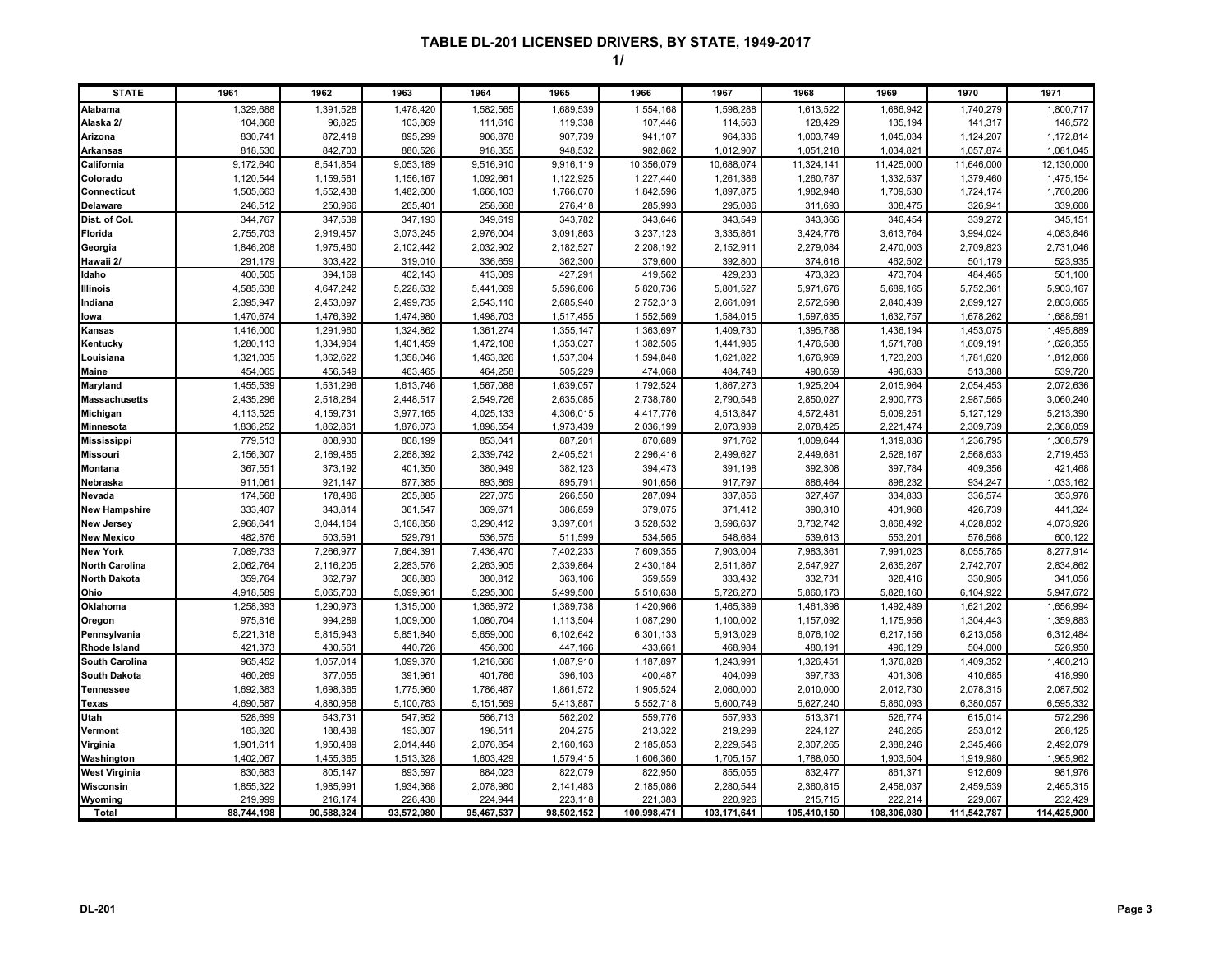| <b>STATE</b>          | 1972        | 1973        | 1974        | 1975        | 1976        | 1977        | 1978        | 1979        | 1980        | 1981        | 1982        |
|-----------------------|-------------|-------------|-------------|-------------|-------------|-------------|-------------|-------------|-------------|-------------|-------------|
| Alabama               | 1,805,801   | 1,851,584   | 1,902,812   | 1,944,155   | 2,083,851   | 2,122,679   | 2,159,612   | 2,209,982   | 2,271,493   | 2,315,799   | 2,316,209   |
| Alaska 2/             | 153,631     | 161,188     | 179,155     | 208,397     | 213,619     | 225,781     | 220,696     | 218,856     | 217,040     | 228,477     | 258,061     |
| Arizona               | 1,184,421   | 1,221,771   | 1,284,155   | 1,326,436   | 1,373,033   | 1,419,363   | 1,612,555   | 1,771,363   | 1,933,321   | 2,020,142   | 2,085,980   |
| <b>Arkansas</b>       | 1,119,004   | 1,203,248   | 1,269,165   | 1,312,403   | 1,358,286   | 1,402,035   | 1,366,869   | 1,412,169   | 1,468,700   | 1,532,316   | 1,591,119   |
| California            | 12,650,000  | 12,775,000  | 13,176,000  | 13,564,000  | 14,047,000  | 14,579,000  | 15,020,183  | 15,336,179  | 15,668,731  | 16,046,252  | 16,299,376  |
| Colorado              | 1,535,918   | 1,611,341   | 1,643,451   | 1,689,795   | 1,774,280   | 1,878,330   | 1,996,420   | 2,024,327   | 2,048,409   | 2,104,355   | 2,182,380   |
| Connecticut           | 1,797,821   | 1,807,796   | 1,784,898   | 1,860,781   | 1,889,714   | 1,912,713   | 2,060,965   | 2,107,092   | 2,174,482   | 2,197,505   | 2,235,145   |
| <b>Delaware</b>       | 348,779     | 370,704     | 370,269     | 373,774     | 381,408     | 383,749     | 402,907     | 408,471     | 417,462     | 429,036     | 433,284     |
| Dist. of Col.         | 344,671     | 335,388     | 331,938     | 335,515     | 335,371     | 349,685     | 349,049     | 345,211     | 344,042     | 343,000     | 385,100     |
| Florida               | 4,360,625   | 4,758,804   | 4,945,289   | 5,673,691   | 6,256,318   | 6,572,489   | 6,868,333   | 7,289,502   | 7,267,962   | 7,641,035   | 7,978,824   |
| Georgia               | 3,205,859   | 3,338,920   | 3,452,478   | 3,038,079   | 2,897,688   | 3,163,940   | 3,213,660   | 3,276,692   | 3,423,669   | 3,517,737   | 3,605,067   |
| Hawaii 2/             | 491,805     | 475,176     | 492,310     | 517,667     | 532,356     | 534,028     | 533,891     | 536,316     | 541,543     | 534,851     | 561,346     |
| Idaho                 | 508,203     | 539,340     | 553,351     | 522,944     | 600,029     | 595,292     | 587,583     | 621,864     | 631,008     | 642,702     | 663,411     |
| Illinois              | 6,003,602   | 6,124,554   | 6,299,774   | 6,389,533   | 6,548,674   | 6,741,192   | 6,853,843   | 6,929,810   | 7,002,549   | 6,863,009   | 6,964,608   |
| Indiana               | 2,936,579   | 2,876,539   | 3,185,040   | 3,337,783   | 3,445,290   | 3,474,158   | 3,529,895   | 3,591,167   | 3,631,457   | 3,495,306   | 3,345,254   |
| lowa                  | 1,727,257   | 1,780,781   | 1,843,033   | 1,883,513   | 1,959,216   | 1,984,650   | 2,021,520   | 2,106,066   | 2,106,608   | 2,122,000   | 1,926,852   |
| Kansas                | 1,564,697   | 1,593,442   | 1,641,506   | 1,671,609   | 1,718,246   | 1,768,749   | 1,778,369   | 1,851,585   | 1,675,438   | 1,680,099   | 1,693,782   |
| Kentucky              | 1,683,984   | 1,722,322   | 1,742,084   | 1,872,766   | 1,956,937   | 1,993,756   | 2,037,552   | 2,067,777   | 2,055,297   | 2,147,255   | 2,141,104   |
| Louisiana             | 1,916,845   | 2,015,999   | 2,033,227   | 2,121,973   | 2,152,850   | 2,223,033   | 2,258,857   | 2,291,000   | 2,259,417   | 2,405,698   | 2,539,776   |
| Maine                 | 556,881     | 595,478     | 650,462     | 627,962     | 647,359     | 667,681     | 683,290     | 702,490     | 729,893     | 752,553     | 757,264     |
| Maryland              | 2,151,407   | 2,217,934   | 2,358,860   | 2,440,554   | 2,487,374   | 2,529,740   | 2,550,003   | 2,645,011   | 2,721,609   | 2,723,416   | 2,741,333   |
| <b>Massachusetts</b>  | 3,141,000   | 3,209,000   | 3,567,311   | 3,554,287   | 3,643,688   | 3,652,145   | 3,726,326   | 3,700,000   | 3,640,202   | 3,593,339   | 3,641,141   |
| Michigan              | 5,311,836   | 5,436,121   | 5,532,599   | 5,949,949   | 6,049,944   | 6,150,000   | 6,250,000   | 6,350,000   | 6,400,000   | 6,450,000   | 6,390,130   |
| Minnesota             | 2,336,027   | 2,384,410   | 2,402,550   | 2,416,869   | 2,571,540   | 2,598,123   | 2,234,646   | 2,286,218   | 2,335,935   | 2,382,897   | 2,397,077   |
| <b>Mississippi</b>    | 1,382,030   | 1,379,109   | 1,378,308   | 1,456,039   | 1,505,966   | 1,572,875   | 1,588,158   | 1,582,281   | 1,587,011   | 1,699,197   | 1,734,173   |
| Missouri              | 2,775,589   | 2,874,676   | 2,908,549   | 2,971,765   | 3,033,752   | 3,100,117   | 3, 163, 722 | 3,213,455   | 3,244,744   | 3,280,679   | 3,297,491   |
| Montana               | 444,276     | 462,047     | 494,640     | 514,426     | 535,003     | 515,643     | 580,000     | 583,243     | 598,982     | 483,866     | 491,879     |
| Nebraska              | 1,007,000   | 1,086,797   | 1,044,347   | 1,063,910   | 1,025,990   | 1,025,244   | 1,060,748   | 1,076,458   | 1,093,255   | 1,087,997   | 1,084,396   |
| Nevada                | 369,595     | 388,842     | 398,003     | 418,704     | 449,764     | 478,818     | 527,118     | 564,789     | 625,673     | 642,155     | 654,658     |
| <b>New Hampshire</b>  | 461,124     | 505,322     | 525,017     | 534,094     | 561,197     | 584,143     | 613,402     | 637,251     | 652,411     | 665,085     | 677,478     |
| <b>New Jersey</b>     | 4,124,513   | 4,342,059   | 4,216,959   | 4,323,242   | 4,215,807   | 4,294,084   | 4,496,464   | 4,374,505   | 4,927,909   | 5,154,921   | 5,337,632   |
| <b>New Mexico</b>     | 637,29      | 665,839     | 701,660     | 735,172     | 753,585     | 774,436     | 803,352     | 843,401     | 854,562     | 914,330     | 929,770     |
| <b>New York</b>       | 8,450,000   | 8,545,595   | 8,730,473   | 8,832,000   | 8,935,093   | 8,970,091   | 9,125,934   | 9,186,446   | 9,240,059   | 9,248,668   | 8,992,488   |
| <b>North Carolina</b> | 2,918,709   | 3,060,227   | 3,161,146   | 3,294,096   | 3,403,213   | 3,490,420   | 3,599,341   | 3,692,110   | 3,777,067   | 3,830,684   | 3,903,103   |
| <b>North Dakota</b>   | 347,310     | 353,574     | 361,720     | 372,554     | 385,661     | 394,940     | 403,050     | 413,823     | 418,758     | 424,952     | 428,006     |
| Ohio                  | 6,140,623   | 6,294,028   | 6,781,081   | 7,545,084   | 8,107,181   | 8,505,035   | 8,178,585   | 7,515,194   | 7,031,428   | 6,336,612   | 7,668,931   |
| Oklahoma              | 1,630,647   | 1,673,664   | 1,711,805   | 1,720,912   | 1,785,549   | 1,874,891   | 1,874,344   | 1,899,428   | 1,965,149   | 1,952,975   | 2,039,398   |
| Oregon                | 1,512,657   | 1,496,798   | 1,533,153   | 1,564,424   | 1,601,454   | 1,754,349   | 1,827,036   | 1,849,073   | 1,990,689   | 1,983,597   | 1,893,609   |
| Pennsylvania          | 6,532,145   | 6,573,742   | 6,659,977   | 6,861,134   | 6,938,416   | 7,025,750   | 7,070,662   | 7,337,575   | 7,056,468   | 7,251,529   | 7,351,333   |
| <b>Rhode Island</b>   | 537,849     | 558,127     | 555,658     | 528,512     | 595,565     | 600,213     | 580,544     | 583,068     | 586,637     | 593,141     | 599,687     |
| <b>South Carolina</b> | 1,563,788   | 1,415,728   | 1,462,971   | 1,566,027   | 1,584,583   | 1,741,432   | 1,814,389   | 1,891,699   | 1,952,830   | 1,948,520   | 1,959,351   |
| South Dakota          | 423,880     | 417,071     | 411,283     | 417,698     | 473,492     | 470,531     | 470,020     | 474,844     | 480,778     | 476,272     | 486,421     |
| <b>Tennessee</b>      | 2,159,499   | 2,244,706   | 2,371,396   | 2,430,363   | 2,532,450   | 2,597,025   | 2,694,460   | 2,753,129   | 2,809,655   | 2,838,014   | 2,902,326   |
| Texas                 | 6,789,721   | 6,973,335   | 7,287,730   | 7,509,497   | 7,869,731   | 8,192,443   | 8,568,930   | 8,945,853   | 9,287,826   | 9,673,885   | 10,154,386  |
| Utah                  | 649,770     | 664,546     | 721,042     | 729,193     | 759,152     | 771,066     | 773,082     | 795,293     | 844,717     | 888,984     | 913,773     |
| Vermont               | 280,408     | 292,873     | 302,400     | 309,940     | 302,029     | 331,679     | 328,069     | 337,086     | 343,800     | 348,765     | 355,051     |
| Virginia              | 2,670,493   | 2,855,948   | 2,944,068   | 3,017,481   | 3,069,347   | 3,277,231   | 3,259,131   | 3,338,967   | 3,460,686   | 3,570,363   | 3,625,377   |
| Washington            | 2,007,862   | 2,145,283   | 2,122,131   | 2,176,585   | 2,289,371   | 2,339,215   | 2,485,248   | 2,579,368   | 2,662,658   | 2,732,785   | 2,774,210   |
| <b>West Virginia</b>  | 1,016,060   | 1,051,025   | 1,078,000   | 1,262,038   | 1,324,000   | 1,367,093   | 1,422,975   | 1,452,777   | 1,506,401   | 1,488,300   | 1,410,893   |
| Wisconsin             | 2,527,731   | 2,593,838   | 2,663,886   | 2,721,284   | 2,773,783   | 2,840,543   | 2,899,070   | 2,954,000   | 2,982,366   | 3,027,347   | 3,036,428   |
| Wyoming               | 217,251     | 224,097     | 257,462     | 280,057     | 300,436     | 309,275     | 319,049     | 329,731     | 346,250     | 362,767     | 397,788     |
| Total                 | 118,414,474 | 121,545,736 | 125,426,582 | 129,790,666 | 134,035,641 | 138,120,893 | 140,843,907 | 143,283,995 | 145,295,036 | 147,075,169 | 150,233,659 |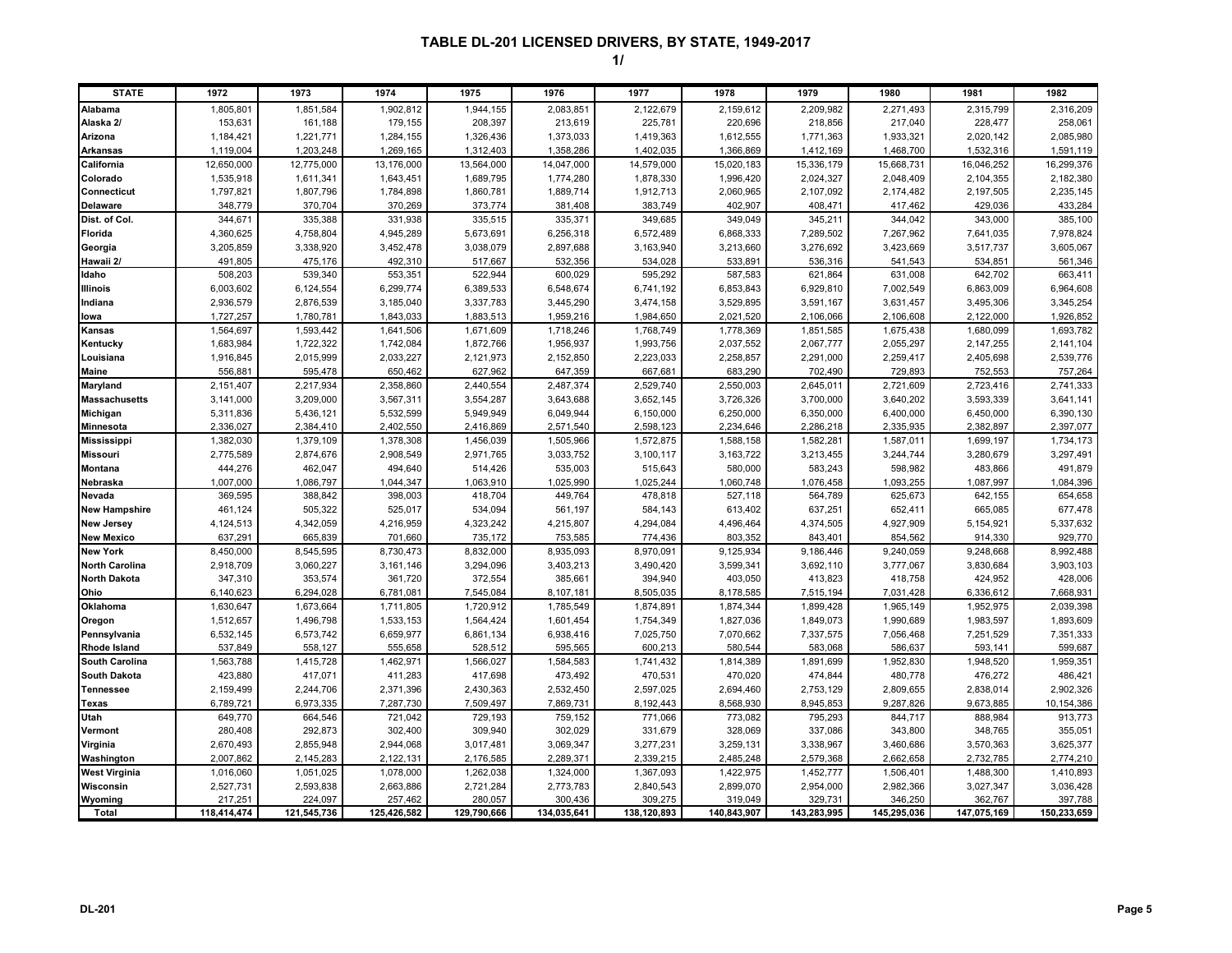| <b>STATE</b>          | 1983        | 1984        | 1985        | 1986        | 1987        | 1988        | 1989        | 1990        | 1991        | 1992        | 1993        |
|-----------------------|-------------|-------------|-------------|-------------|-------------|-------------|-------------|-------------|-------------|-------------|-------------|
| Alabama               | 2,393,878   | 2,472,717   | 2,461,559   | 2,544,715   | 2,773,636   | 2,097,596   | 2,843,587   | 2,752,590   | 2,937,981   | 2,977,311   | 3,008,575   |
| Alaska 2/             | 288,739     | 305,000     | 300,000     | 310,000     | 300,000     | 300,000     | 300,000     | 314,300     | 318,000     | 405,100     | 437,696     |
| Arizona               | 2,178,815   | 2,256,884   | 2,324,591   | 2,162,505   | 2,272,863   | 2,351,903   | 2,371,588   | 2,392,618   | 2,400,002   | 2,505,887   | 2,623,680   |
| <b>Arkansas</b>       | 1,649,567   | 1,674,379   | 1,723,753   | 1,645,779   | 1,657,795   | 1,676,863   | 1,710,953   | 1,722,021   | 1,720,270   | 1,712,225   | 1,750,765   |
| California            | 16,648,518  | 16,946,908  | 17,444,640  | 18,017,285  | 18,562,926  | 18,925,973  | 19,569,735  | 19,845,906  | 19,930,785  | 20,110,665  | 20,123,481  |
| Colorado              | 2,229,042   | 2,269,225   | 2,284,364   | 2,292,473   | 2,310,349   | 2,226,285   | 2,115,926   | 2,043,003   | 2,083,864   | 2,392,276   | 2,591,011   |
| Connecticut           | 2,249,525   | 2,336,665   | 2,314,612   | 2,334,843   | 2,346,668   | 2,369,966   | 2,373,817   | 2,214,146   | 2,212,725   | 2,357,607   | 2,180,314   |
| <b>Delaware</b>       | 432,029     | 440,310     | 447,937     | 455,400     | 462,514     | 468,844     | 480,622     | 484,801     | 495,281     | 501,397     | 506,274     |
| Dist. of Col.         | 370,196     | 374,159     | 384,736     | 388,658     | 388,835     | 391,775     | 394,344     | 412,312     | 406,270     | 351,675     | 361,068     |
| Florida               | 8,347,269   | 8,185,949   | 8,016,239   | 8,334,798   | 8,593,062   | 8,789,843   | 9,006,249   | 9,231,405   | 9,692,974   | 10,537,677  | 10,762,041  |
| Georgia               | 3,725,127   | 3,901,386   | 3,910,454   | 4,081,482   | 4,215,283   | 4,335,537   | 4,317,566   | 4,478,260   | 4,610,271   | 4,599,515   | 4,613,295   |
| Hawaii 2/             | 575,013     | 583,452     | 593,952     | 612,101     | 628,027     | 634,880     | 657,156     | 677,626     | 699,664     | 716,545     | 734,381     |
| Idaho                 | 648,108     | 669,092     | 692,404     | 684,098     | 690,893     | 707,561     | 706,472     | 704,184     | 711,662     | 720,974     | 770,403     |
| Illinois              | 6,984,733   | 6,685,374   | 6,949,622   | 7,093,371   | 7,186,070   | 7,262,508   | 7,205,156   | 7,294,732   | 7,359,537   | 7,410,693   | 7,462,158   |
| Indiana               | 3,550,785   | 3,574,337   | 3,597,585   | 3,761,193   | 3,590,173   | 3,773,008   | 3,838,030   | 3,601,354   | 3,453,186   | 3,800,436   | 3,790,781   |
| lowa                  | 1,928,799   | 1,927,018   | 1,900,998   | 1,883,849   | 1,842,538   | 1,886,950   | 1,921,629   | 1,872,486   | 1,856,650   | 1,858,605   | 1,899,430   |
| Kansas                | 1,681,197   | 1,691,552   | 1,655,820   | 1,651,608   | 1,678,418   | 1,705,869   | 1,703,798   | 1,714,507   | 1,780,520   | 1,691,883   | 1,774,036   |
| Kentucky              | 2,192,567   | 2,249,177   | 2,248,381   | 2,298,441   | 2,338,005   | 2,367,574   | 2,392,052   | 2,401,661   | 2,413,670   | 2,457,118   | 2,468,992   |
| Louisiana             | 2,767,356   | 2,830,287   | 2,755,943   | 2,700,790   | 2,614,425   | 2,597,965   | 2,573,954   | 2,575,460   | 2,594,762   | 2,616,830   | 2,576,701   |
| <b>Maine</b>          | 770,240     | 790,623     | 803,830     | 817,928     | 870,716     | 866,728     | 886,912     | 887,042     | 888,963     | 917,944     | 905,533     |
| Maryland              | 2,799,441   | 2,860,835   | 2,907,494   | 2,949,234   | 3,009,476   | 3,136,819   | 3,097,915   | 3,361,936   | 3,213,900   | 3,233,818   | 3,274,392   |
| <b>Massachusetts</b>  | 3,678,678   | 3,831,746   | 3,792,074   | 3,922,078   | 3,944,206   | 4,249,814   | 4,257,842   | 4,229,311   | 4,205,850   | 4,170,038   | 4,161,137   |
| Michigan              | 6,344,657   | 6,200,076   | 6,254,118   | 6,332,878   | 6,378,723   | 6,388,518   | 6,422,031   | 6,440,390   | 6,433,993   | 6,480,686   | 6,527,401   |
| Minnesota             | 2,373,908   | 2,397,204   | 2,473,073   | 2,455,826   | 2,471,180   | 2,478,925   | 2,429,251   | 2,528,941   | 2,545,936   | 2,625,071   | 2,637,458   |
| <b>Mississippi</b>    | 1,802,952   | 1,786,211   | 1,810,847   | 1,744,188   | 1,775,864   | 1,813,559   | 1,841,840   | 1,884,544   | 1,924,696   | 1,628,169   | 1,640,301   |
| <b>Missouri</b>       | 3,322,500   | 3,354,496   | 3,393,353   | 3,430,062   | 3,471,458   | 3,511,676   | 3,536,684   | 3,688,081   | 3,732,342   | 3,454,414   | 3,472,140   |
| Montana               | 488,603     | 473,535     | 582,085     | 591,222     | 604,051     | 534,457     | 597,638     | 603,614     | 580,313     | 597,037     | 530,744     |
| Nebraska              | 1,094,680   | 1,107,545   | 1,089,797   | 1,097,585   | 1,069,148   | 1,088,104   | 1,064,796   | 1,088,677   | 1,068,695   | 1,128,888   | 1,141,134   |
| Nevada                | 676,074     | 681,256     | 699,077     | 707,549     | 719,058     | 749,037     | 794,067     | 846,410     | 908,684     | 957,421     | 976,214     |
| <b>New Hampshire</b>  | 697,012     | 715,708     | 737,852     | 762,879     | 785,591     | 798,336     | 809,389     | 843,470     | 847,564     | 850,136     | 868,560     |
| <b>New Jersey</b>     | 5,458,667   | 5,680,087   | 5,793,689   | 5,904,000   | 6,022,080   | 5,451,556   | 5,615,102   | 5,584,727   | 5,659,994   | 5,285,107   | 5,458,841   |
| <b>New Mexico</b>     | 933,680     | 949,393     | 977,880     | 1,024,085   | 1,037,634   | 1,047,261   | 1,062,806   | 1,073,816   | 1,081,437   | 1,126,193   | 1,148,230   |
| <b>New York</b>       | 9,605,780   | 9,715,670   | 9,841,209   | 9,947,494   | 10,029,037  | 10,143,464  | 10,177,995  | 10,254,229  | 10,266,741  | 10,359,792  | 10,326,635  |
| <b>North Carolina</b> | 3,966,351   | 4,049,269   | 4,122,866   | 4,244,176   | 4,318,723   | 4,421,934   | 4,484,107   | 4,550,644   | 4,547,443   | 4,655,434   | 4,724,661   |
| <b>North Dakota</b>   | 431,740     | 434,173     | 443,002     | 438,282     | 434,046     | 431,366     | 425,202     | 424,898     | 425,935     | 433,117     | 437,942     |
| Ohio                  | 7,397,289   | 7,389,156   | 7,336,386   | 7,386,538   | 7,402,416   | 7,378,737   | 7,369,821   | 7,427,409   | 7,470,352   | 9,168,860   | 7,634,742   |
| Oklahoma              | 2,174,350   | 2,205,606   | 2,243,223   | 2,137,925   | 2,163,148   | 2,219,296   | 2,292,867   | 2,277,540   | 2,283,068   | 2,286,983   | 2,336,410   |
| Oregon                | 1,900,674   | 2,078,899   | 1,959,765   | 1,943,598   | 2,027,554   | 2,170,124   | 2,189,654   | 2,211,551   | 2,373,660   | 2,425,710   | 2,373,138   |
| Pennsylvania          | 7,442,842   | 7,469,884   | 7,555,006   | 7,691,269   | 7,684,136   | 7,731,880   | 7,796,615   | 7,899,052   | 7,950,559   | 8,018,519   | 8,054,636   |
| Rhode Island          | 603,176     | 610,730     | 619,132     | 627,430     | 647,887     | 666,248     | 675,701     | 670,651     | 676,228     | 685,201     | 674,901     |
| South Carolina        | 2,007,683   | 2,100,448   | 2,131,895   | 2,168,629   | 2,195,348   | 2,305,533   | 2,338,660   | 2,372,825   | 2,401,642   | 2,399,902   | 2,430,511   |
| <b>South Dakota</b>   | 482,439     | 486,589     | 483,890     | 484,940     | 485,367     | 482,575     | 492,466     | 492,378     | 500,564     | 498,106     | 506,558     |
| <b>Tennessee</b>      | 2,933,197   | 2,977,842   | 3,025,458   | 3,106,584   | 3,156,826   | 3,198,978   | 3,432,019   | 3,334,425   | 3,393,127   | 3,486,025   | 3,542,531   |
| Texas                 | 11,406,433  | 10,855,549  | 10,809,078  | 11,129,193  | 11,153,472  | 11,080,702  | 11,103,511  | 11,136,694  | 11,293,184  | 11,437,57   | 11,876,268  |
| Utah                  | 926,434     | 928,932     | 962,881     | 970,824     | 1,005,942   | 977,636     | 1,027,363   | 1,046,106   | 1,067,030   | 1,143,000   | 1,189,593   |
| Vermont               | 360,642     | 371,011     | 385,132     | 397,073     | 402,088     | 406,194     | 409,897     | 411,920     | 412,369     | 423,489     | 430,538     |
| Virginia              | 3,704,171   | 3,773,233   | 3,804,113   | 3,937,571   | 4,053,303   | 4,129,510   | 4,233,574   | 4,388,805   | 4,651,070   | 4,697,006   | 4,579,666   |
| Washington            | 2,867,032   | 2,972,976   | 2,980,717   | 3,029,457   | 3,156,743   | 3,198,023   | 3,272,941   | 3,376,671   | 3,490,585   | 3,627,434   | 3,698,920   |
| <b>West Virginia</b>  | 1,417,000   | 1,293,523   | 1,298,585   | 1,297,861   | 1,303,404   | 1,308,212   | 1,306,445   | 1,283,703   | 1,285,627   | 1,314,244   | 1,302,081   |
| Wisconsin             | 3,085,549   | 3,147,657   | 3,211,330   | 3,229,246   | 3,248,206   | 3,268,207   | 3,294,057   | 3,327,872   | 3,394,428   | 3,542,702   | 3,502,341   |
| Wyoming               | 394,041     | 359,976     | 331,850     | 326,007     | 339,150     | 348,946     | 333,493     | 333,546     | 341,023     | 342,960     | 350,074     |
| Total                 | 154,389,178 | 155,423,709 | 156,868,277 | 159,487,000 | 161,818,461 | 162,853,255 | 165,555,295 | 167,015,250 | 168,995,076 | 173,125,396 | 173,149,313 |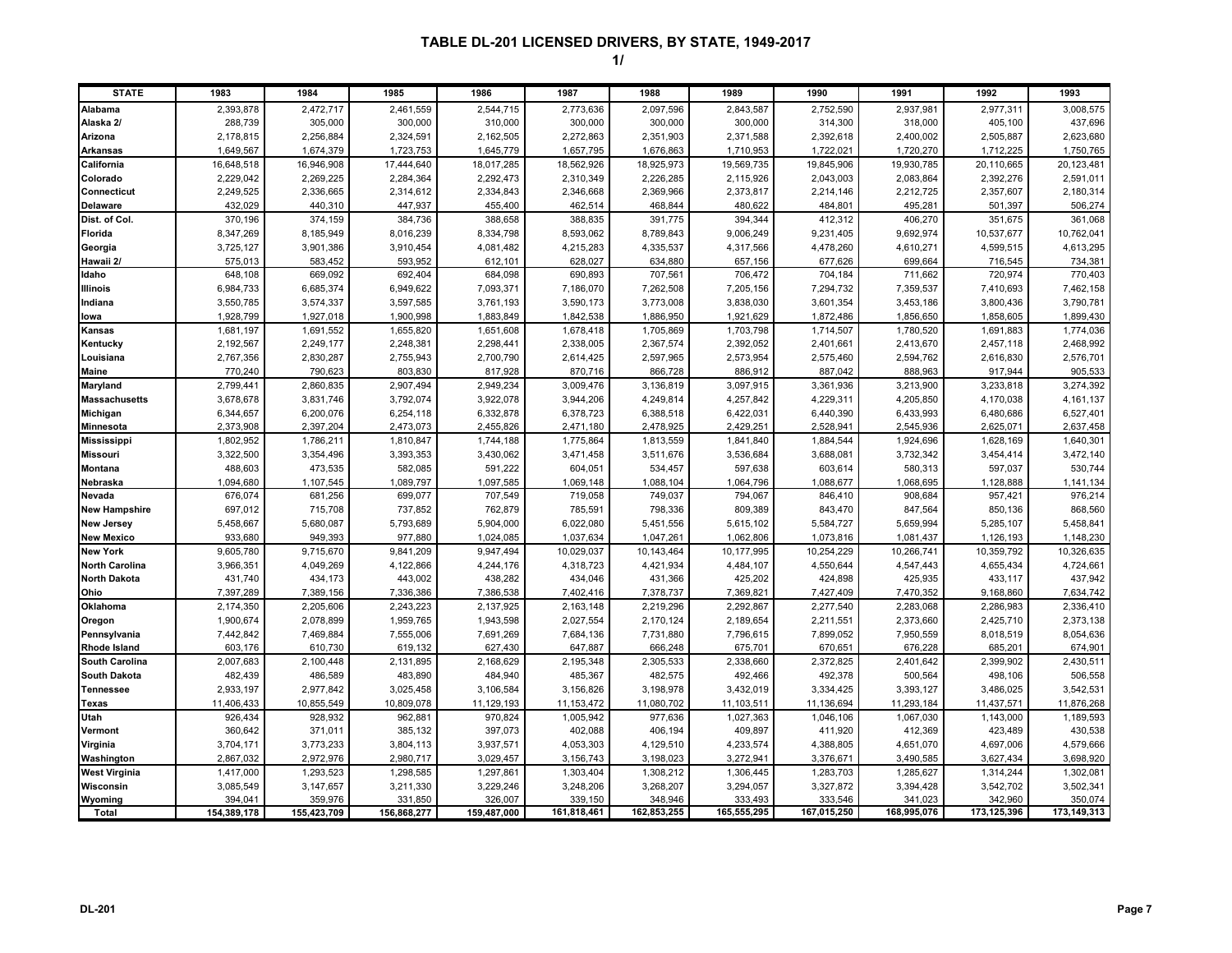| <b>STATE</b>          | 1994        | 1995        | 1996        | 1997        | 1998        | 1999        | 2000        | 2001        | 2002        | 2003        | 2004        |
|-----------------------|-------------|-------------|-------------|-------------|-------------|-------------|-------------|-------------|-------------|-------------|-------------|
| Alabama               | 2,860,724   | 3,456,100   | 3,138,237   | 3,387,123   | 3,434,117   | 3,445,893   | 3,521,444   | 3,559,897   | 3,577,986   | 3,598,034   | 3,613,138   |
| Alaska 2/             | 435,677     | 434,389     | 439,855     | 446,247     | 456,891     | 459,362     | 465,256     | 472,211     | 480,295     | 481,487     | 482,532     |
| Arizona               | 2,849,304   | 2,626,222   | 2,727,312   | 3,119,537   | 3,198,276   | 3,297,281   | 3,433,995   | 3,550,367   | 3,668,326   | 3,819,425   | 3,783,927   |
| <b>Arkansas</b>       | 1,768,394   | 1,769,012   | 1,752,229   | 1,878,618   | 1,918,451   | 1,925,733   | 1,947,867   | 1,961,883   | 1,965,008   | 1,998,127   | 1,862,430   |
| California            | 20,156,177  | 20,139,586  | 20,249,200  | 20,385,245  | 20,498,902  | 20,830,674  | 21,243,939  | 21,623,793  | 22,394,800  | 22,657,288  | 22,761,088  |
| Colorado              | 2,732,682   | 2,727,570   | 2,756,807   | 2,836,339   | 2,946,476   | 2,990,673   | 3,107,258   | 3,287,922   | 3,165,815   | 2,975,337   | 3,205,054   |
| Connecticut           | 2,318,543   | 2,349,051   | 2,343,779   | 2,270,228   | 2,349,286   | 2,373,723   | 2,652,593   | 2,650,374   | 2,672,145   | 2,659,918   | 2,694,574   |
| <b>Delaware</b>       | 513,406     | 524,992     | 529,291     | 535,712     | 545,872     | 551,787     | 556,688     | 564,099     | 573,021     | 585,136     | 533,943     |
| Dist. of Col.         | 361,854     | 338,549     | 333,445     | 356,181     | 349,835     | 348,873     | 348,216     | 328,094     | 309,349     | 313,027     | 349,122     |
| Florida               | 11,005,438  | 11,024,064  | 11,399,593  | 11,749,244  | 12,026,947  | 12,400,841  | 12,853,428  | 12,743,403  | 12,744,055  | 12,905,812  | 13,146,357  |
| Georgia               | 4,816,618   | 4,840,495   | 4,966,348   | 5,063,192   | 5,315,739   | 5,471,100   | 5,550,176   | 5,833,802   | 6,012,847   | 5,757,953   | 5,793,143   |
| Hawaii 2/             | 745,392     | 732,508     | 733,486     | 738,865     | 746,329     | 752,693     | 769,383     | 787,820     | 814,668     | 834,188     | 843,876     |
| Idaho                 | 800,513     | 805,911     | 819,713     | 843,891     | 862,674     | 872,825     | 883,546     | 896,666     | 907,029     | 921,283     | 942,983     |
| Illinois              | 7,502,201   | 7,210,972   | 7,609,618   | 7,691,750   | 7,700,880   | 7,925,204   | 7,961,046   | 7,809,500   | 8,033,399   | 8,054,232   | 8,057,683   |
| Indiana               | 3,860,329   | 3,706,182   | 3,704,156   | 3,923,614   | 3,976,241   | 3,856,177   | 3,976,241   | 4,116,924   | 4,221,123   | 4,536,205   | 4,521,329   |
| lowa                  | 1,896,518   | 1,905,450   | 1,955,601   | 1,952,935   | 1,950,374   | 1,935,201   | 1,952,508   | 1,978,748   | 1,992,803   | 1,977,909   | 2,003,723   |
| Kansas                | 1,771,566   | 1,770,786   | 1,788,259   | 1,824,944   | 1,851,449   | 1,892,478   | 1,908,117   | 1,871,301   | 1,935,361   | 1,987,251   | 1,979,746   |
| Kentucky              | 2,516,408   | 2,535,463   | 2,566,545   | 2,574,662   | 2,640,335   | 2,660,468   | 2,694,469   | 2,756,634   | 2,772,674   | 2,799,635   | 2,823,454   |
| Louisiana             | 2,594,615   | 2,593,509   | 2,624,131   | 2,677,845   | 2,736,305   | 2,762,571   | 2,759,120   | 2,718,209   | 3,168,238   | 3,119,960   | 3,169,627   |
| Maine                 | 913,597     | 864,447     | 873,713     | 900,844     | 912,506     | 911,704     | 920,235     | 942,556     | 948,748     | 932,455     | 984,829     |
| Maryland              | 3,308,006   | 3,344,125   | 3,377,470   | 3,346,622   | 3,177,783   | 3,194,601   | 3,382,451   | 3,451,966   | 3,523,311   | 3,552,187   | 3,594,251   |
| <b>Massachusetts</b>  | 4,471,529   | 4,211,029   | 4,355,014   | 4,393,429   | 4,394,355   | 4,421,054   | 4,489,695   | 4,610,666   | 4,686,416   | 4,645,705   | 4,645,857   |
| Michigan              | 6,601,924   | 6,658,750   | 6,716,789   | 6,751,267   | 6,802,704   | 6,863,199   | 6,925,246   | 6,976,982   | 7,025,357   | 7,065,438   | 7,103,404   |
| Minnesota             | 2,705,701   | 2,761,121   | 2,830,232   | 2,839,291   | 2,868,002   | 2,907,027   | 2,940,789   | 2,961,236   | 2,997,058   | 3,035,553   | 3,083,007   |
| <b>Mississippi</b>    | 1,671,690   | 1,693,159   | 1,700,132   | 1,722,513   | 1,758,293   | 1,788,189   | 2,007,746   | 1,859,487   | 1,861,496   | 1,885,974   | 1,896,008   |
| <b>Missouri</b>       | 3,382,046   | 3,587,086   | 3,749,348   | 3,744,320   | 3,798,096   | 3,839,764   | 3,856,271   | 3,862,300   | 3,931,448   | 3,965,610   | 4,047,652   |
| Montana               | 525,780     | 573,749     | 573,754     | 662,418     | 646,512     | 660,151     | 678,899     | 683,351     | 694,743     | 704,509     | 712,880     |
| Nebraska              | 1,146,447   | 1,151,764   | 1,159,831   | 1,178,880   | 1,185,794   | 1,202,517   | 1,195,219   | 1,267,284   | 1,275,206   | 1,311,332   | 1,315,819   |
| Nevada                | 1,007,191   | 1,044,609   | 1,116,795   | 1,186,097   | 1,245,905   | 1,322,014   | 1,370,643   | 1,420,714   | 1,460,903   | 1,487,899   | 1,548,097   |
| <b>New Hampshire</b>  | 877,471     | 901,104     | 915,451     | 883,064     | 907,479     | 918,563     | 929,630     | 941,829     | 954,910     | 967,770     | 985,775     |
| <b>New Jersey</b>     | 5,433,383   | 5,403,671   | 5,485,980   | 5,576,064   | 5,563,492   | 5,550,772   | 5,654,973   | 5,715,089   | 5,711,794   | 5,728,975   | 5,799,532   |
| <b>New Mexico</b>     | 1,167,462   | 1,173,442   | 1,179,256   | 1,194,284   | 1,203,869   | 1,221,927   | 1,239,043   | 1,231,701   | 1,243,894   | 1,236,488   | 1,271,365   |
| <b>New York</b>       | 10,376,615  | 10,473,731  | 10,483,665  | 10,529,855  | 10,554,098  | 10,626,625  | 10,871,344  | 11,014,805  | 10,913,850  | 11,356,988  | 11,246,675  |
| <b>North Carolina</b> | 4,840,104   | 5,028,421   | 5,187,288   | 5,399,301   | 5,534,284   | 5,491,228   | 5,690,494   | 5,884,651   | 5,943,288   | 6,014,782   | 6,122,137   |
| <b>North Dakota</b>   | 439,330     | 448,781     | 449,225     | 452,163     | 454,933     | 457,890     | 458,944     | 455,921     | 461,090     | 459,791     | 461,780     |
| Ohio                  | 7,142,173   | 7,772,757   | 7,852,548   | 8,185,824   | 7,941,479   | 8,045,787   | 8,205,524   | 7,736,115   | 7,707,870   | 7,656,362   | 7,675,007   |
| Oklahoma              | 2,343,555   | 2,155,558   | 2,395,825   | 2,278,757   | 2,305,361   | 2,312,621   | 2,295,036   | 2,172,394   | 2,324,442   | 2,348,449   | 2,369,621   |
| Oregon                | 2,542,681   | 2,541,873   | 2,612,659   | 2,276,533   | 2,417,002   | 2,461,639   | 2,495,059   | 2,534,464   | 2,563,529   | 2,589,764   | 2,625,856   |
| Pennsylvania          | 8,115,074   | 8,154,055   | 8,221,143   | 8,317,715   | 8,404,689   | 8,478,276   | 8,229,490   | 8,226,202   | 8,323,741   | 8,369,575   | 8,430,142   |
| <b>Rhode Island</b>   | 688,399     | 670,360     | 668,940     | 680,107     | 681,832     | 688,650     | 654,035     | 660,435     | 720,550     | 731,323     | 741,841     |
| <b>South Carolina</b> | 2,492,019   | 2,542,139   | 2,574,575   | 2,613,102   | 2,679,131   | 2,810,221   | 2,842,553   | 2,849,885   | 2,918,957   | 2,918,957   | 2,972,369   |
| <b>South Dakota</b>   | 508,076     | 515,869     | 518,592     | 524,182     | 535,339     | 543,573     | 543,817     | 544,997     | 546,386     | 554,553     | 563,298     |
| <b>Tennessee</b>      | 3,825,671   | 3,739,043   | 3,805,600   | 3,929,026   | 4,072,836   | 4,175,766   | 4,251,228   | 4,188,317   | 4,205,933   | 4,204,166   | 4,247,884   |
| Texas                 | 12,109,960  | 12,369,243  | 12,568,265  | 12,833,603  | 13,322,911  | 13,359,305  | 13,462,023  | 13,045,727  | 13,184,629  | 13,498,071  | 14,543,528  |
| Utah                  | 1,245,205   | 1,255,460   | 1,319,263   | 1,357,064   | 1,393,242   | 1,439,534   | 1,463,366   | 1,495,887   | 1,529,934   | 1,548,456   | 1,582,599   |
| Vermont               | 445,576     | 455,606     | 468,863     | 475,389     | 497,172     | 495,824     | 506,085     | 515,348     | 529,453     | 543,412     | 550,462     |
| Virginia              | 4,601,235   | 4,628,886   | 4,692,071   | 4,901,088   | 4,787,150   | 4,729,373   | 4,836,993   | 4,920,753   | 5,158,232   | 5,045,857   | 5,112,523   |
| Washington            | 3,775,019   | 3,765,376   | 3,908,217   | 4,009,833   | 4,078,895   | 4,128,775   | 4,154,501   | 4,237,845   | 4,381,417   | 4,407,269   | 4,504,581   |
| <b>West Virginia</b>  | 1,298,478   | 1,304,539   | 1,274,453   | 1,285,158   | 1,280,539   | 1,273,701   | 1,347,207   | 1,316,955   | 1,325,029   | 1,272,135   | 1,292,036   |
| Wisconsin             | 3,554,003   | 3,601,619   | 3,723,685   | 3,672,469   | 3,709,957   | 3,733,122   | 3,770,453   | 3,667,497   | 3,529,720   | 3,765,644   | 3,910,188   |
| Wyoming               | 341,706     | 346,299     | 343,093     | 352,770     | 359,158     | 363,471     | 370,740     | 370,713     | 303,357     | 378,009     | 380,180     |
| Total                 | 175,403,465 | 176,628,482 | 179,539,340 | 182,709,204 | 184,980,177 | 187,170,420 | 190,625,023 | 191,275,719 | 194,295,633 | 196,165,667 | 198,888,912 |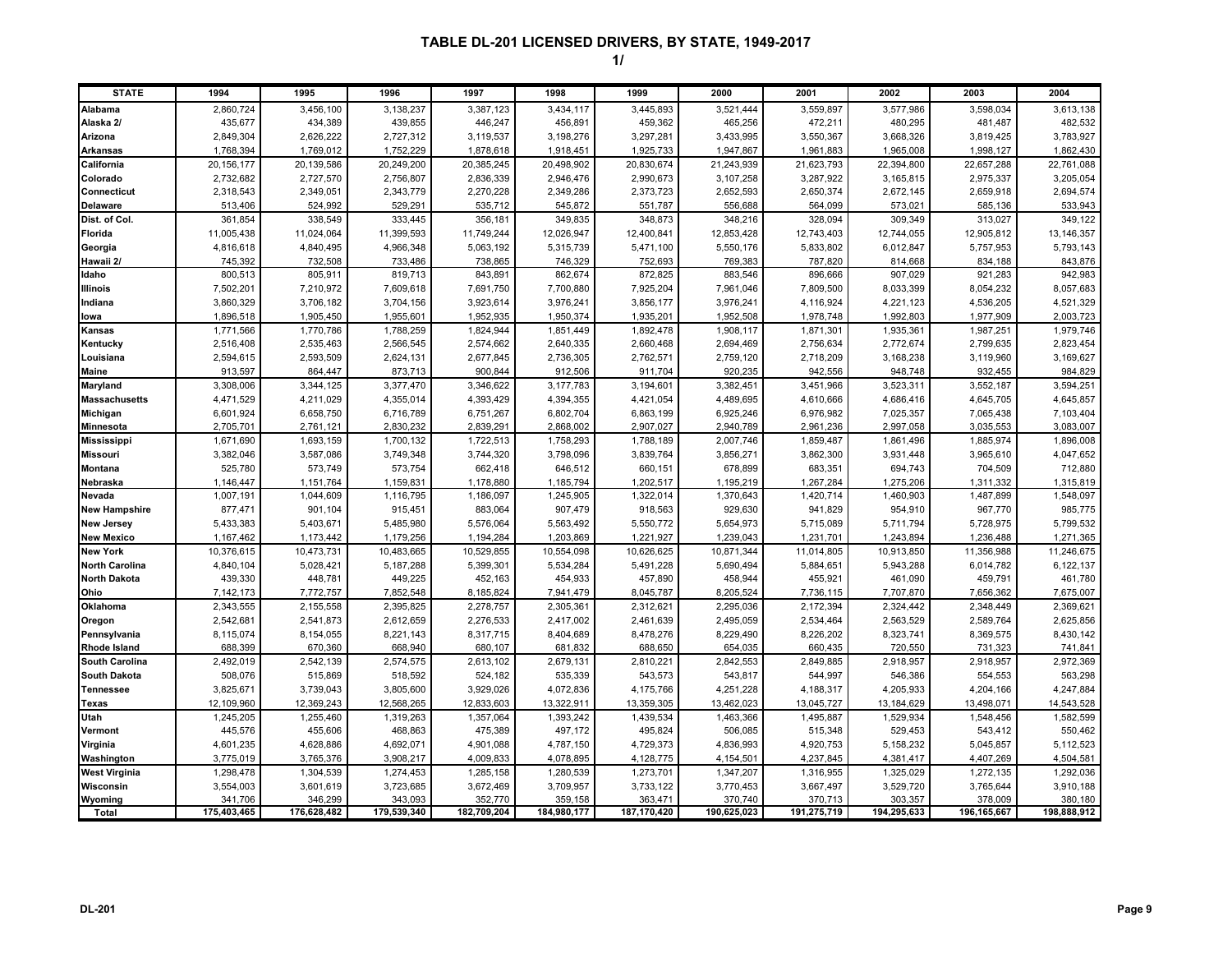| <b>STATE</b>          | 2005        | 2006        | 2007        | 2008        | 2009        | 2010         | 2011        | 2012        | 2013          | 2014        | 2015        |
|-----------------------|-------------|-------------|-------------|-------------|-------------|--------------|-------------|-------------|---------------|-------------|-------------|
| Alabama               | 3,637,414   | 3,665,180   | 3,691,762   | 3,753,550   | 3,782,284   | 3,805,751    | 3,798,552   | 3.827.522   | 3.859.403     | 3,881,542   | 3,907,038   |
| Alaska 2/             | 486,582     | 489,024     | 495,249     | 503,162     | 507,759     | 515,239      | 521,280     | 526,371     | 528,873       | 531,744     | 533,227     |
| Arizona               | 3,943,180   | 4,032,643   | 4,153,739   | 4,315,579   | 4,403,390   | 4,443,647    | 4,592,398   | 4,697,579   | 4,791,450     | 4,881,801   | 4,978,762   |
| <b>Arkansas</b>       | 2,024,466   | 2,034,975   | 2,046,039   | 2,055,189   | 2,065,065   | 2,077,806    | 1,956,09    | 2,199,164   | 2,097,201     | 2,111,873   | 2,119,578   |
| California            | 22,895,965  | 23,021,279  | 23,467,452  | 23,697,667  | 23,680,643  | 23,753,441   | 23,856,600  | 24,200,997  | 24,390,236    | 24,813,346  | 25,532,920  |
| Colorado              | 3,341,275   | 3,341,275   | 3,502,709   | 3,605,682   | 3,704,561   | 3,779,273    | 3,669,816   | 3,807,673   | 3,837,488     | 3,883,362   | 3,974,521   |
| Connecticut           | 2,740,270   | 2,805,124   | 2,848,602   | 2,883,324   | 2,916,143   | 2,934,576    | 2,986,267   | 2,485,708   | 2,534,090     | 2,542,588   | 2,566,673   |
| Delaware              | 610,406     | 619,877     | 624,472     | 651,877     | 699,745     | 695,036      | 716,109     | 720,290     | 723,657       | 732,349     | 742,524     |
| Dist. of Col.         | 330,363     | 357,569     | 396,193     | 373,735     | 376,086     | 384,940      | 395,442     | 400,993     | 405,555       | 419,896     | 455,602     |
| <b>Florida</b>        | 13,373,700  | 13,988,630  | 14,138,846  | 14,033,844  | 14,005,066  | 13,949,726   | 13,882,423  | 13,896,581  | 13,670,441    | 13,898,347  | 14,262,715  |
| Georgia               | 5,939,513   | 5,906,834   | 6,134,298   | 6,257,484   | 6,315,035   | 6,507,888    | 6,505,690   | 6,581,534   | 6,607,016     | 6,650,434   | 6,906,191   |
| Hawaii 2/             | 856,163     | 867,375     | 862,903     | 884,767     | 889,918     | 909,407      | 911,660     | 915,033     | 915,033       | 902,639     | 909,797     |
| Idaho                 | 978,450     | 1,008,016   | 1,027,502   | 1,038,314   | 1,055,269   | 1,069,542    | 1,083,992   | 1,092,977   | 1,111,485     | 1,128,497   | 1,135,009   |
| <b>Illinois</b>       | 7,870,872   | 8,071,253   | 8,190,023   | 8,260,940   | 8,301,118   | 8,373,969    | 8,373,969   | 8,235,745   | 8,261,582     | 8,373,565   | 8,462,193   |
| Indiana               | 4,246,189   | 4,246,189   | 4,308,845   | 5,550,469   | 5,550,469   | 5,550,469    | 6,569,665   | 5,375,973   | 4,500,403     | 4,448,099   | 4,467,848   |
| lowa                  | 2,033,417   | 2,040,873   | 2,093,649   | 1,989,663   | 2,145,333   | 2,166,759    | 2,191,715   | 2,217,304   | 2,143,665     | 2,227,950   | 2,224,130   |
| Kansas                | 1,974,238   | 2,003,112   | 2,018,219   | 2,021,905   | 2,045,426   | 2,033,092    | 2,025,581   | 2,018,029   | 2,017,759     | 2,021,271   | 2,028,657   |
| Kentucky              | 2,860,729   | 2,896,460   | 2,933,266   | 2,932,659   | 2,939,423   | 2,950,191    | 2,959,881   | 2,985,234   | 3,019,283     | 3,004,919   | 3,021,266   |
| Louisiana             | 3,083,516   | 3,014,191   | 3,033,966   | 2,998,162   | 3,086,004   | 3,133,631    | 3,186,227   | 2,923,744   | 3,278,143     | 3,312,630   | 3,357,091   |
| <b>Maine</b>          | 1,003,972   | 1,005,160   | 1,009,780   | 1,006,057   | 1,013,533   | 1,019,738    | 1,014,826   | 1,008,190   | 1,011,385     | 1,018,918   | 1,019,879   |
| Maryland              | 3,709,594   | 3,694,290   | 3,737,847   | 3,786,650   | 3,904,685   | 3,918,305    | 3,856,604   | 4,102,154   | 4,140,105     | 4,142,997   | 4,185,752   |
| <b>Massachusetts</b>  | 4,612,829   | 4,711,735   | 4,699,301   | 4,674,058   | 4,629,636   | 4,592,500    | 4,683,323   | 4,733,936   | 4,765,586     | 4,765,586   | 5,040,662   |
| Michigan              | 7,105,272   | 7,112,992   | 7,058,955   | 7,118,378   | 7,082,820   | 7,083,107    | 7,059,509   | 7,018,713   | 6,986,587     | 7,046,433   | 7,104,484   |
| <b>Minnesota</b>      | 3,083,757   | 3,086,610   | 3,149,109   | 3,190,183   | 3,245,441   | 3,281,463    | 3,306,139   | 3,321,760   | 3,330,725     | 3,357,468   | 3,351,430   |
| <b>Mississippi</b>    | 1,965,464   | 1,929,636   | 1,926,969   | 1,935,764   | 1,930,603   | 1,928,487    | 1,926,603   | 1,957,980   | 1,968,907     | 1,977,679   | 1,988,396   |
| <b>Missouri</b>       | 4,135,394   | 4,139,632   | 4,161,957   | 4,196,682   | 4,217,910   | 4,246,249    | 4,277,037   | 4,288,488   | 4,280,438     | 4,295,224   | 4,213,302   |
| <b>Montana</b>        | 715,512     | 723,976     | 735,753     | 738,982     | 737,964     | 743,611      | 752,483     | 757,812     | 766,716       | 768,703     | 781,427     |
| Nebraska              | 1,320,617   | 1,327,916   | 1,330,698   | 1,346,406   | 1,349,295   | 1,351,516    | 1,356,377   | 1,363,596   | 1,374,529     | 1,383,693   | 1,394,301   |
| Nevada                | 1,596,353   | 1,626,021   | 1,661,588   | 1,678,550   | 1,690,431   | 1,691,318    | 1,700,829   | 1,728,060   | 1,756,095     | 1,796,443   | 1,835,511   |
| <b>New Hampshire</b>  | 998,214     | 1,027,582   | 1,026,546   | 1,031,158   | 1,034,329   | 1,037,083    | 1,056,889   | 1,064,604   | 1,061,433     | 1,071,963   | 1,074,766   |
| <b>New Jersey</b>     | 5,870,720   | 5,834,227   | 5,782,155   | 5,782,155   | 5,923,538   | 5,952,583    | 5,977,458   | 6,039,623   | 6,081,386     | 6,152,634   | 6,179,318   |
| <b>New Mexico</b>     | 1,304,721   | 1,338,246   | 1,365,249   | 1,365,249   | 1,377,983   | 1,405,926    | 1,418,64    | 1,430,475   | 1,456,500     | 1,444,857   | 1,467,782   |
| <b>New York</b>       | 11,071,911  | 11,146,367  | 11,369,280  | 11,284,545  | 11,329,488  | 11,285,830   | 11,210,783  | 11,248,617  | 11,210,783    | 11,318,198  | 11,689,839  |
| <b>North Carolina</b> | 6,227,817   | 6,315,667   | 6,383,542   | 6,457,000   | 6,504,269   | 6,536,601    | 6,569,341   | 6,677,693   | 6,822,902     | 7,025,333   | 7,160,621   |
| <b>North Dakota</b>   | 466,701     | 468,711     | 470,731     | 473,019     | 476,561     | 483,097      | 490,146     | 502,807     | 513,838       | 527,541     | 545,027     |
| Ohio                  | 7.707.842   | 7,739,410   | 7,975,774   | 7,962,266   | 7,937,498   | 7,963,372    | 7,982,149   | 8,006,183   | 8,030,421     | 7,915,907   | 7,923,439   |
| Oklahoma              | 2,234,114   | 2,264,151   | 2,283,178   | 2,301,848   | 2,320,985   | 2,348,718    | 2,370,643   | 2,400,358   | 2,418,307     | 2,451,972   | 2,621,733   |
| Oregon                | 2,692,948   | 2,767,291   | 2,827,188   | 2,856,085   | 2,841,972   | 2,769,734    | 2,773,956   | 2,769,757   | 2,773,373     | 2,785,446   | 2,808,548   |
| Pennsylvania          | 8,460,530   | 8,526,204   | 8,600,691   | 8,646,273   | 8,687,206   | 8,737,162    | 8,796,774   | 8,842,587   | 8,896,590     | 8,915,641   | 8,942,967   |
| <b>Rhode Island</b>   | 746,465     | 741,921     | 743,793     | 748,351     | 746,032     | 747,875      | 749,706     | 749,706     | 749,232       | 748,337     | 745,470     |
| <b>South Carolina</b> | 2,987,593   | 3,067,747   | 3,126,890   | 3,185,408   | 3,268,498   | 3,337,247    | 3,408,318   | 3,455,931   | 3,536,404     | 3,617,535   | 3,683,824   |
| <b>South Dakota</b>   | 566,255     | 582,517     | 588,546     | 597,326     | 602,165     | 602,275      | 603,258     | 606,779     | 603,643       | 609,908     | 655,707     |
| Tennessee             | 4,351,868   | 4,387,883   | 4,425,881   | 4,450,644   | 4,476,539   | 4,418,210    | 4,543,759   | 4,573,871   | 4,605,100     | 4,613,166   | 4,621,401   |
| Texas                 | 14,659,390  | 14,906,701  | 15,184,123  | 15,374,063  | 15,374,063  | 15, 157, 650 | 15,122,518  | 15,252,192  | 15,447,273    | 15,648,733  | 15,879,876  |
| Utah                  | 1,599,514   | 1,619,085   | 1,651,790   | 1,687,306   | 1,720,015   | 1,659,835    | 1,747,487   | 1,788,822   | 1,661,219     | 1,425,703   | 1,913,564   |
| Vermont               | 563,162     | 532,041     | 534,495     | 541,990     | 506,977     | 513,481      | 521,666     | 529,501     | 543,057       | 545,312     | 548,799     |
| Virginia              | 5,178,156   | 5,210,685   | 5,259,512   | 5,301,182   | 5,347,745   | 5,402,347    | 5,467,045   | 5,538,480   | 5,602,765     | 5,769,063   | 5,820,209   |
| Washington            | 4,681,927   | 4,790,864   | 4,879,705   | 4,953,872   | 5,026,521   | 5,106,367    | 5,178,789   | 5,227,889   | 5,301,630     | 5,401,139   | 5,516,134   |
| <b>West Virginia</b>  | 1,327,569   | 1,335,303   | 1,358,529   | 1,360,926   | 1,328,992   | 1,206,026    | 1,198,837   | 1,241,586   | 1,177,136     | 1,171,907   | 1,167,346   |
| Wisconsin             | 3,993,348   | 4,049,450   | 4,066,273   | 4,075,764   | 4,105,142   | 4,133,377    | 4,147,470   | 4,056,649   | 4,171,427     | 4,188,194   | 4,194,759   |
| Wyoming               | 382,735     | 390,538     | 398,283     | 404,489     | 410,813     | 419,466      | 421,928     | 421,580     | 421,473       | 423,987     | 422,450     |
| Total                 | 200,548,972 | 202,810,438 | 205,741,845 | 208,320,601 | 209,618,386 | 210,114,939  | 211,874,649 | 211,814,830 | 212, 159, 728 | 214,092,472 | 218,084,465 |